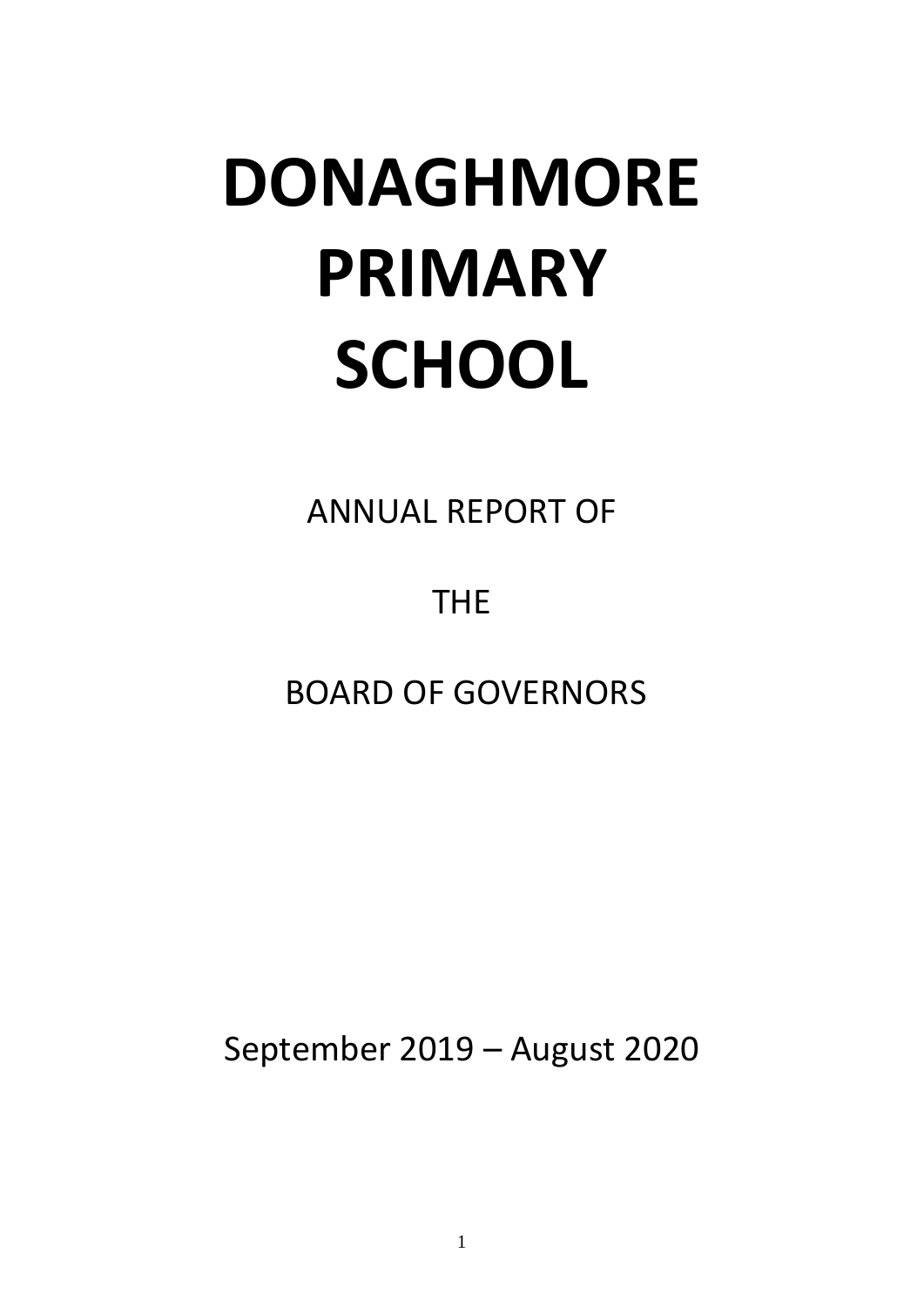# **Annual Report of the**

# **BOARD OF GOVERNORS OF DONAGHMORE PS**

## **ANNUAL REPORT**

## **2019/2020**

## **CONTENTS**

| Chairman's Letter                                   | 3  |
|-----------------------------------------------------|----|
| Membership of the Board of Governors; Pastoral Care | 4  |
| Financial Statement;                                | 4  |
| Staffing Complement 2019/2020                       | 5. |
| <b>Special Needs; PTA</b>                           | 6. |
| Review of the Year including community links        |    |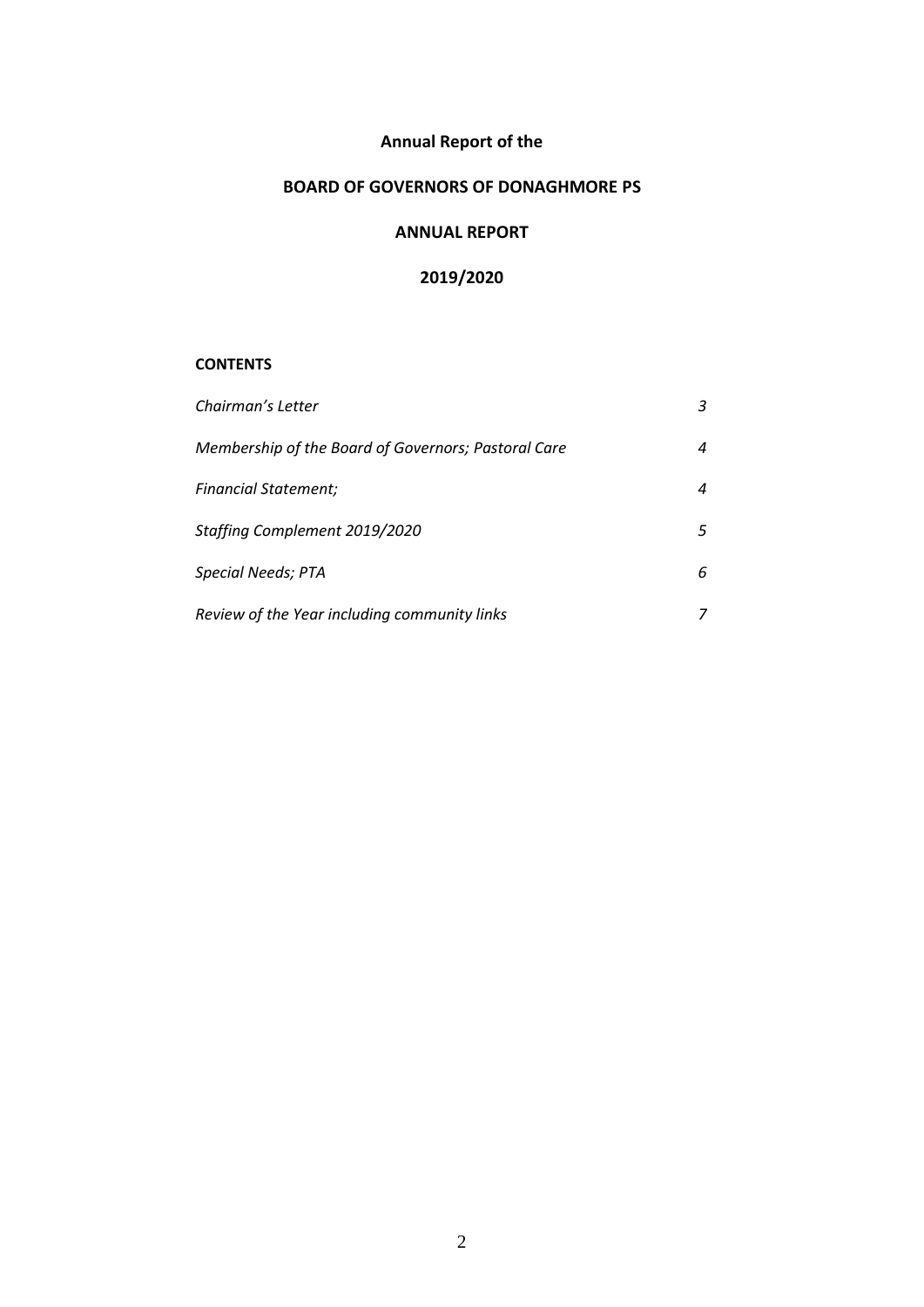## **Donaghmore Primary School 35 Main Street Donaghmore BT70 3EZ**

Principal: Mrs L Watt BEd, Med
Telephone: (028) 8776 1503

6 th November 2020

Dear Parent/Guardian

On behalf of the Board of Governors I am pleased to present this Annual Report.

Although the report is largely a review of the academic year from September 2019 to June 2020, it contains a list of Governors together with a note of their main responsibilities and outlines the school's involvement in many community events.

The Annual Parents' Meeting is now optional and as has been the case for the last few years, we will not be holding one this year. However, if you wish to raise an issue or seek clarification on any matter raised in the report, please forward your request in writing to the Secretary of the Board of Governors, Mrs Watt at the school.

As the report shows, the past year was again a very successful one with the pupils excelling both in school and the wider community. It was certainly a unique year, with school closures from March '20 as a result of the prevalence of Covid 19 in the community and the need to safeguard pupils, families and staff. Google classroom however took over and learning experiences remained varied and engaging.

The Governors appreciate the work of the Principal Mrs Watt, the teaching and support staff, outside organisations, the PTA for their fundraising efforts and local clergy and church representatives who lead school assemblies.

Governors commit a great deal of time to serve the school. They are extremely interested in the school and their continued support is much valued.

Finally, I would like to thank you for your support of this school over the past year; it is very much appreciated.

Yours sincerely

James I Paisley Chairman, Board of Governors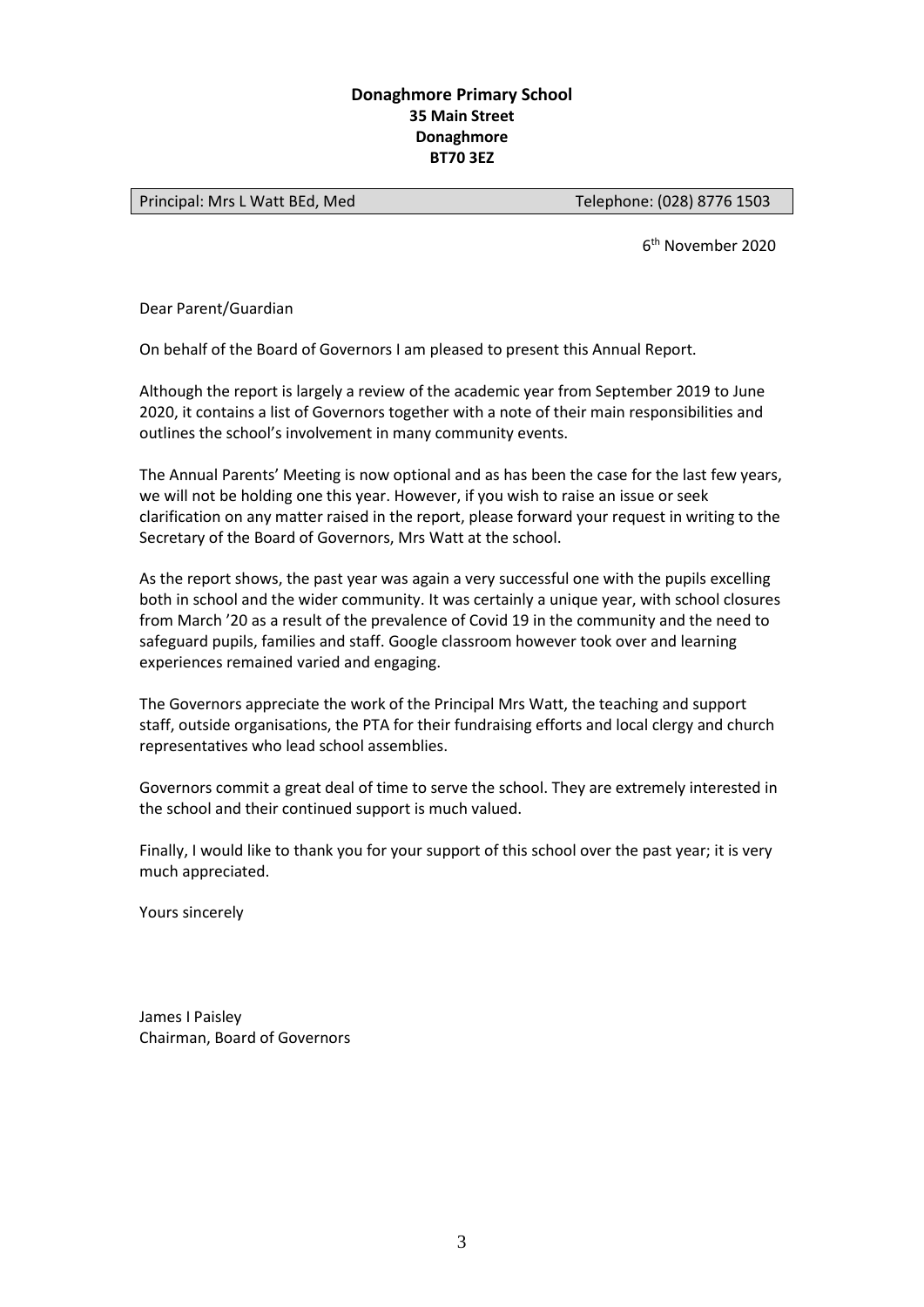## **Membership of the Board of Governors for Donaghmore PS**

## **2018-2022**

## **Chairman**

Mr I Paisley

## **Board Representatives**

Mrs J Henry Mr I Paisley

## **Transferor Representatives**

Ms E Boyle Mr F Kelly Mrs K Rainey Mrs P Ferguson

**Parent Representatives**

Mrs A Hayes Mr G Watt

**Assistant Teachers' Representative** Mrs J Parks

**Principal/Secretary** (Non-voting member) Mrs L Watt

#### **Governor Responsibilities**

The Governors are ultimately responsible for the overall management of the school. They are required to meet for a minimum of three times each year but in practice meet more often than this.

## **Some of their duties include: -**

- The oversight of the curriculum
- The control of the Budget
- The provision of information to parents
- The selection of staff
- The maintenance of the premises (*shared with the EA*)
- **The Admissions' Policy**
- Fostering links with the local community
- **The safety and welfare of the Pupils and Staff**

## **The Security of pupils and Staff**

The responsibility we have for providing adequate security arrangements for both pupils and staff in school is one we take very seriously. All visitors to the school are vetted using the Security system. The monitor is in Mrs Watt's classroom and she decides if a person is to be admitted to the premises. If Mrs Watt is absent, Mrs Parks is consulted regarding the admission of visitors. Children are taught not to open the outside door. Individuals entering school for limited periods, for example, to make deliveries, or visitors for a meeting, are not left unsupervised with children.

## **Pastoral Care – Child Protection**

The Governors are profoundly aware of the issue of Child Protection in education. The school has a Child Protection Policy; the designated teacher Mrs Parks has received up-todate training. All the staff, both teaching and non-teaching, are trained in the issues of Child Protection.

## **Financial Statement**

The balance in the School LMS account at the end of March 2020 was £20,006. The Balance in the school First Trust account at the end of August 2020 was £10,631.75. This includes £2114.37 raised from Community Tractor Run.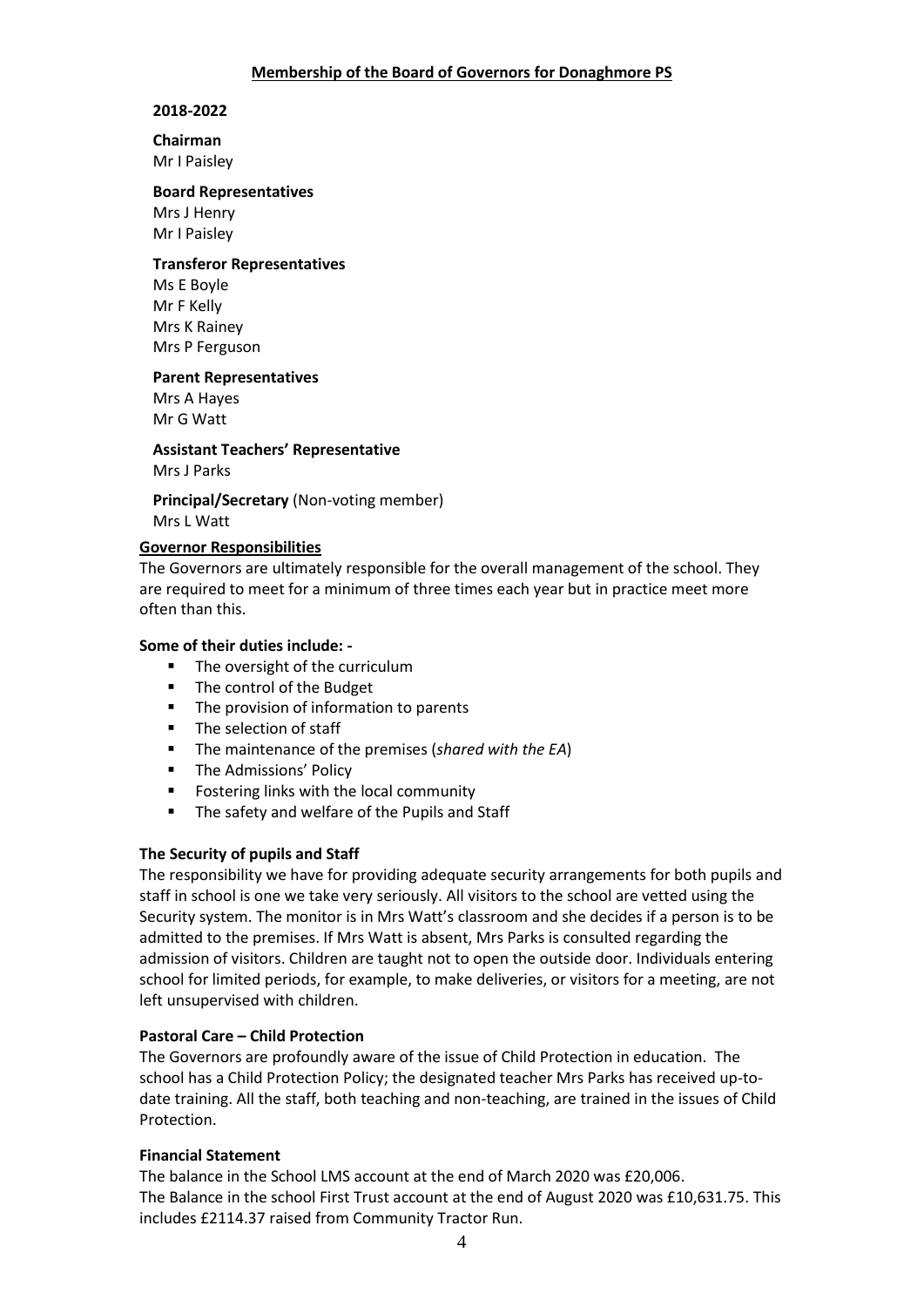## **Donaghmore Primary School**

# **Staffing Complement 2019/2020**

| <b>Teaching Staff</b> |                                                                            |
|-----------------------|----------------------------------------------------------------------------|
| Mrs L Watt            | Principal + P6/7 teacher                                                   |
| Mrs J Bennett         | P3/4 teacher 2 days per week + P6/7 teacher 2 days per week                |
| Mrs J Parks           | P3/4 teacher 3 days per week                                               |
| Mrs Y Little          | P1/2 teacher 4 days per week                                               |
| Mrs R Kelly           | P1/2 teacher 1 day per week (maternity leave until 20 <sup>th</sup> March) |
| Miss E Burton         | P1/2 teacher 1 day per week from September to December                     |
| Miss Hannah Barnes    | P1/2 teacher 1 day per week from January to 13 <sup>th</sup> March         |

# **Ancillary Staff**

| Mrs F Boyd        | P1/2 Classroom Assistant (Mon-Thurs until 27 <sup>th</sup> March) |
|-------------------|-------------------------------------------------------------------|
| Mrs H Cuddy       | <b>Classroom Assistant and Lunch Supervisory Assistant</b>        |
| Miss K Lagan      | Classroom Assistant and cleaner                                   |
| Mrs A Paisley     | Classroom Assistant and Lunch Supervisory Assistant               |
| Mrs Jill Burnside | Building Supervisor, Supervisory Assistant 8.10-9am, 2-3pm        |
| Mrs K Haughey     | Kitchen Assistant                                                 |
| Mrs S Khan        | <b>Clerical Assistant</b>                                         |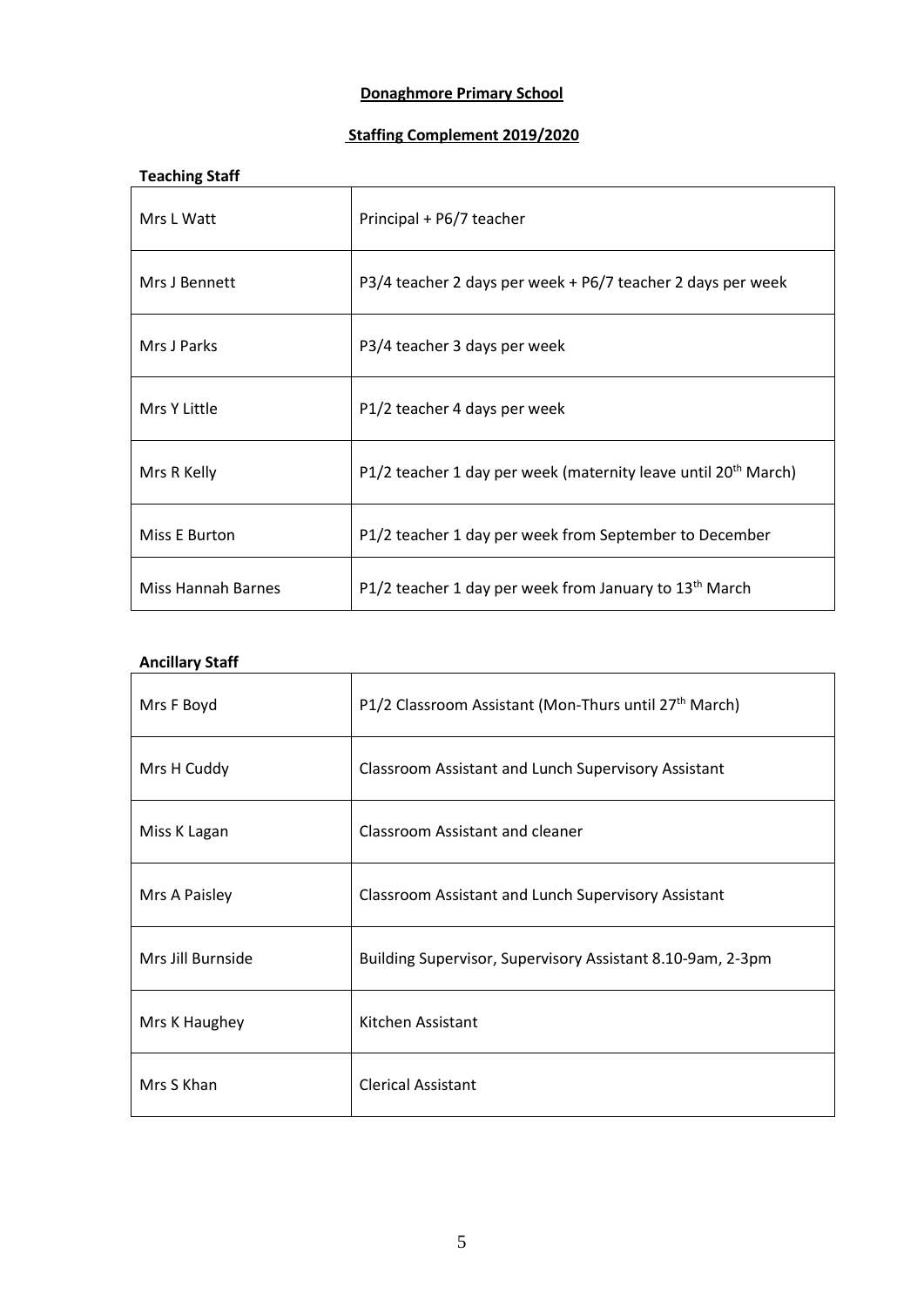## **SPECIAL EDUCATIONAL NEEDS**

The School implements the Code of Practice for Special Educational Needs. In line with the Code of Practice the school identifies and assesses any child with Special Educational Needs. The School follows the Guidelines laid down in the Code of Practice. We support children at various stages (1 to 5), and develop individualized plans when needed. These plans are closely monitored and evaluated, and any changes to these plans are carried out, depending on the progress the child makes.

In class, tasks are differentiated appropriately to the needs of the individual child, and the pupil teacher ratio has been kept low to facilitate this.

The school has established a working relationship with the Special Educational Needs Section within the EA and the Psychology Service. This ensures that children are provided with appropriate support, and offered every opportunity to succeed.

#### **Charity**

This year our chosen charity was Cancer Fund for Children. We were pleased to present this charity with a cheque for £927.73.

We also donated £278.45 to the Royal British Legion Poppy Appeal.

#### **PTA Fundraising**

| Fundraising efforts for 2019/20 were as follows: |                                         |
|--------------------------------------------------|-----------------------------------------|
| Carol Service:                                   | £564.33                                 |
| <b>Community Tractor Run:</b>                    | £2114.37 (lodged in the school account) |

| PTA purchases for the school during 2018/2019 included: |         |
|---------------------------------------------------------|---------|
| Silver Band donation:                                   | £50     |
| General expenses including Christmas:                   | £167.02 |
| Leaving gift for F Boyd:                                | £100    |
| iPads:                                                  | £2850   |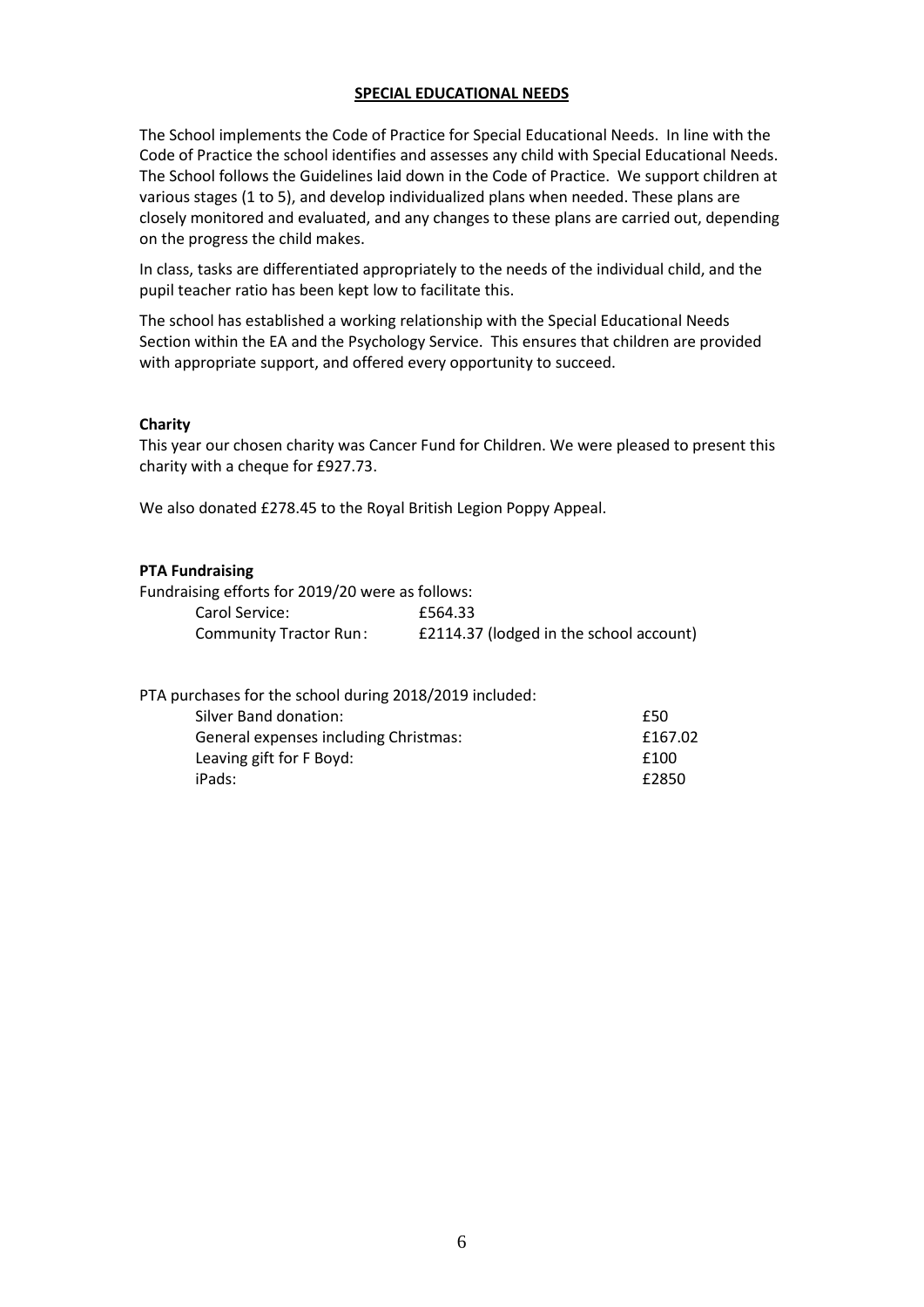## **REVIEW OF THE YEAR INCLUDING COMMUNITY LINKS**

There were 75 pupils enrolled in school by October 2019.

Fifteen P7 pupils transferred from Donaghmore Primary School in June 2020. Six transferred to the Royal School Dungannon, seven transferred to Drumglass High School, one transferred to the Integrated College Dungannon and one to Cookstown High School.

## **Attendance**

The attendance figure for the school year 2019/2020 was 95.6%

#### **Consultation with Parents**

In November parents were invited to consult teachers about their child's progress.

In February, parents of Primary 7 were given the opportunity to discuss their child's Transfer Report and nominate the secondary schools of their choice.

One written report was issued in June 2020.

#### **Sport**

Sport remained a popular area of the curriculum with children participating in a range of activities.

During term one P3-7 children attended weekly gymnastic and badminton PE sessions in the Torrent Complex.

In term two they enjoyed weekly Hip Hop dance PE sessions organised by JD Dance.

Justin form Rugbytots visited school each Tuesday to facilitate afterschool rugby sessions for each class.

Teams of children participated in the Tri-County Football league and in Ulster hockey blitz days.

In the summer term many of our pupils prepared for and participated in a virtual sports day organised by Healthy Kidz. Congratulations to Harry Burnside who was awarded a gift voucher for his amazing efforts.

## **ECO**

Our focus on ECO activities remained strong.

We were also pleased to be awarded this year again with the Marjorie McMillan Shield for the best KS2 school entry at the Castlecaulfield Horticultural Show. The competition required the children to design and decorate a home for a hedgehog. The children cleverly attached a night cam with the hope of catching a glimpse of these interesting creatures after dark.

The NI Waterbus visited school and the P6/7 children were delighted to receive new reuseable water bottles following an informative talk.

In February we were pleased to welcome Karen Shiel, RSPB, back to school. Karen assisted each class to record the number and variety of birds spotted around the school. The children's finding were submitted to RSPB as part of the Big School Birdwatch initiative.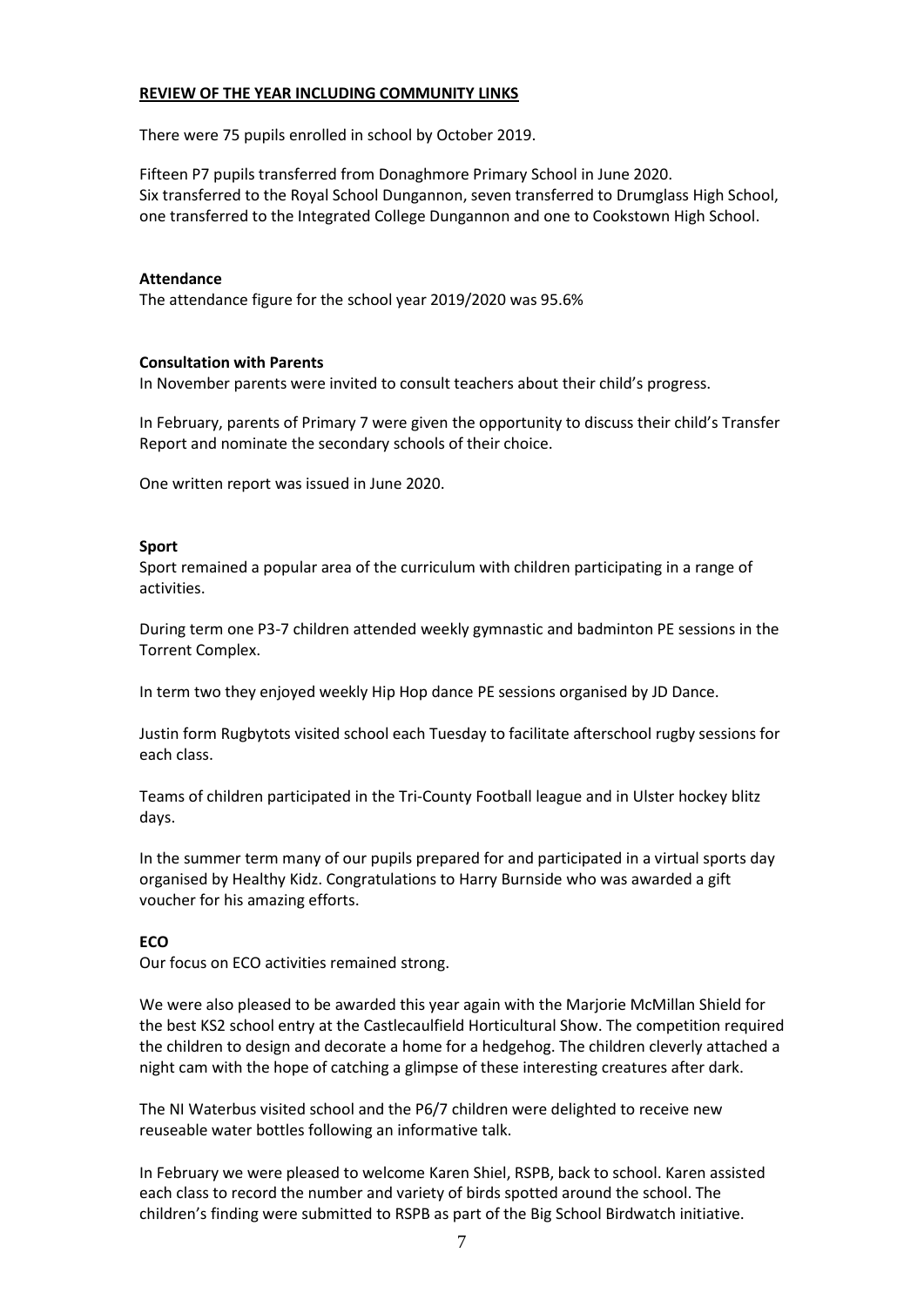During term 2, the P6/7 children participated in an ECO project organised by Granville Ecopark. The children monitored the use of caddy bins and produced some creative ideas to promote their use.

## **Community**

Community links were strengthened again by our involvement in a number of projects.

In September we were delighted to be involved in the organisation of a community tractor run. The tractor run was very well supported by the community and local businesses and the money raised through this event was shared between ourselves, St Patrick's PS Donaghmore and the Lollipop Playgroup.

Our P1 to P5 classes were involved in a Shared Education Programme with St Patrick's Primary School Donaghmore. This programme, funded through PEACE IV, provided opportunities for both teachers and pupils to work together. Developing Literacy skills through World Around Us was the focus for joined work at Foundation Stage whilst the P3 to P5 classes were developing Literacy skills through ICT.

P3/4/5 children visited Dungannon Library with the P4 class from St Patrick's. The librarians showed the children how fiction and non-fiction books are organised and how to borrow and return books. The children also had a chance to browse through books of interest.

This year again we benefitted from participating in St Joseph's Grammar School's Community Link Programme. Each week four Year 13 students visited school to offer support in the P1/2 and P6/7 classes.

St Joseph's students helped us celebrate European Language Day in September when they visited with their language teacher, Mrs McKee, and organised a fun quiz for Key Stage 2 pupils.

The P6/7 class were fortunate to be invited to St Joseph's Grammar school in December to participate in a disability awareness session organised by Year 14 PE students. The class got to play wheelchair Gaelic and learn some sign language.

We were pleased to welcome members of Dungannon Silver Band to school in term 1 and Key Stage 2 pupils enjoyed a fun musical session with them.

Also during term 1 visitors from the local Santander Branch challenged P6/7 to think about money matters.

P6/7 enjoyed an informative session presented by Skea Eggs. The class learned many interesting facts about eggs however baby chicks stole the show and everyone enjoyed a cuddle.

Prior to the Christmas holidays P7 organised a very successful Bring and Buy Sale to raise money for this year's chosen charity, Cancer Fund for Children. School was packed with parents and friends who came to support both the children, and this worthwhile charity.

Parents and friends continued to show support for the school when they joined the children at their annual carol service which was held in St Patrick's Church of Ireland Donaghmore.

As the excitement for Christmas mounted, we were delighted to participate in an advent Posada organised by All Saints Church, Crossdernott. This tradition, which originated in Mexico, involved the passing of a pack containing figures of Mary and Joseph along with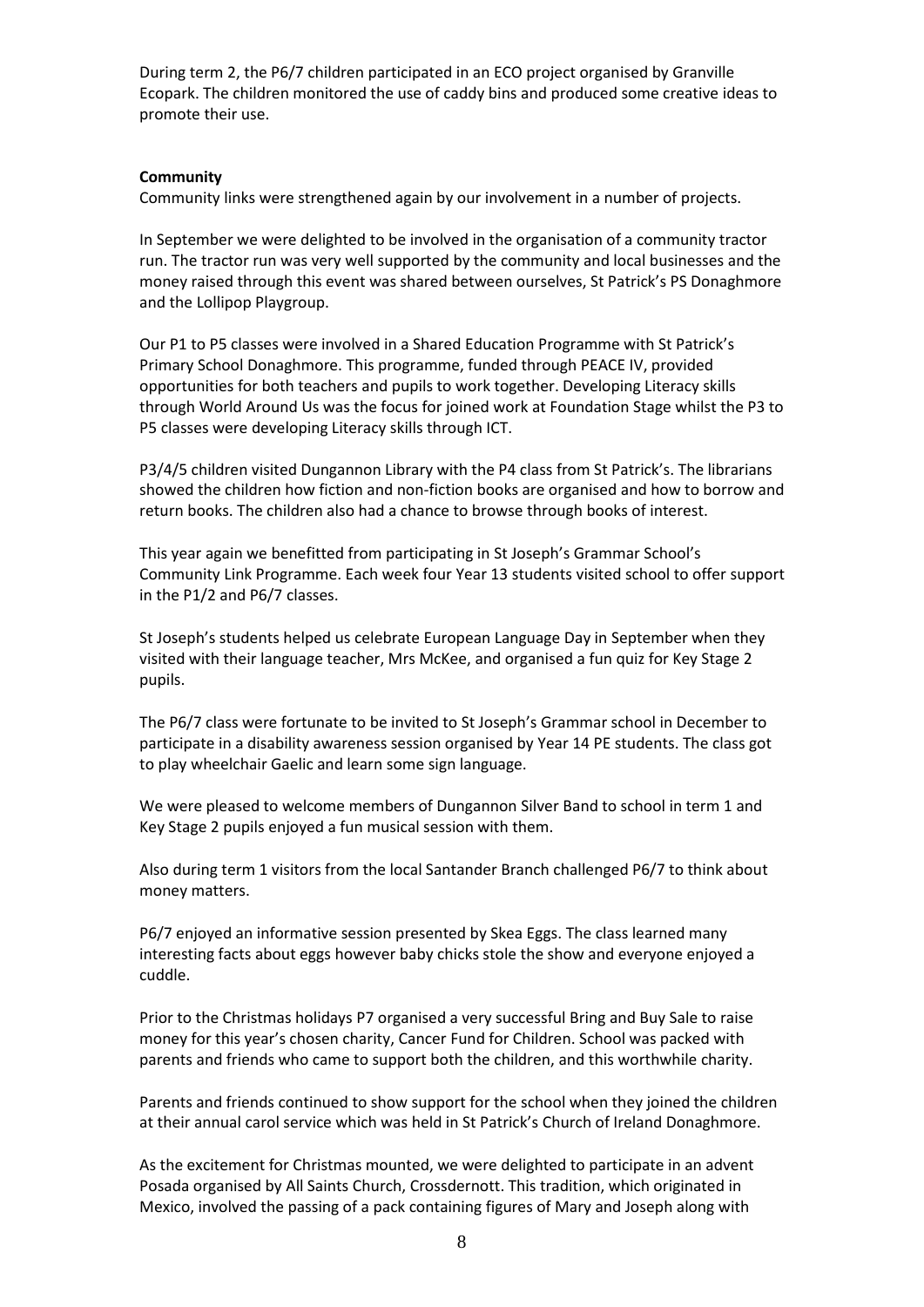bible readings and prayers. Each class participated in fun activities to highlight the true meaning of Christmas.

#### **Enriching the Curriculum**

In term 1 we were pleased to welcome Cathy from the Dogs' Trust to school. Cathy worked with each class and helped children think about important aspects of caring for dogs.

 $P6/7$  enjoyed a trip to the Ulster Museum on  $25<sup>th</sup>$  October. They participated in a lesson about Ancient Egypt and explored artefacts to complete related activities.

In November the P6/7 class planted some yellow crocus bulbs at the front of the school in memory of the 1.5 million Jewish children who died during the holocaust.

Prior to the Christmas holidays P1-4 children visited the Bardic Theatre to watch the panto, while P5-7 pupils travelled to the Grand Opera House to watch Beauty and the Beast and enjoyed at lunch stop at Frankie and Benny's on route.

We were pleased to welcome Constable Sue Wright and friends from BEAM who facilitated a worthwhile internet safety session with the P6/7 class who were challenged to think about online contacts.

During Children's Mental Health Week in February, P6/7 took part in a webinar with the NI Children's commissioner.

#### **School Closure**

Of course, this was a school year with a difference.

When teachers first learned that school was likely to close due to the Covid-19 pandemic, they prepared learning folders for each child. These included differentiated literacy and numeracy activities for the first two weeks of closure, a mental maths booklet (P3-7), spelling sheets, guided reading books and basic equipment they thought the children, particularly the younger ones, might need (eg. counters, ten frames, number squares, play doh).

With talk of the possibility of the closure extending beyond the Easter break, teachers began to explore a number of options that would allow them to connect with the children and decided to use Google Classroom.

They worked quickly to set up Google Classroom classes that reflected the various literacy and numeracy groups in each class and enrolled the children in the appropriate classes.

They realised that for Google Classroom to work, they would have to demonstrate its use to parents and explain how to access it. Parents were invited to attend an information session in school and over the course of two days, teachers managed to engage all families either directly or through a friend.

In addition to this, families with three children attending school were approached and offered the loan of ipads.

During term 3 Google Classroom was used extensively to engage the children in learning and we were fortunate that most parents worked with teacher to support the children.